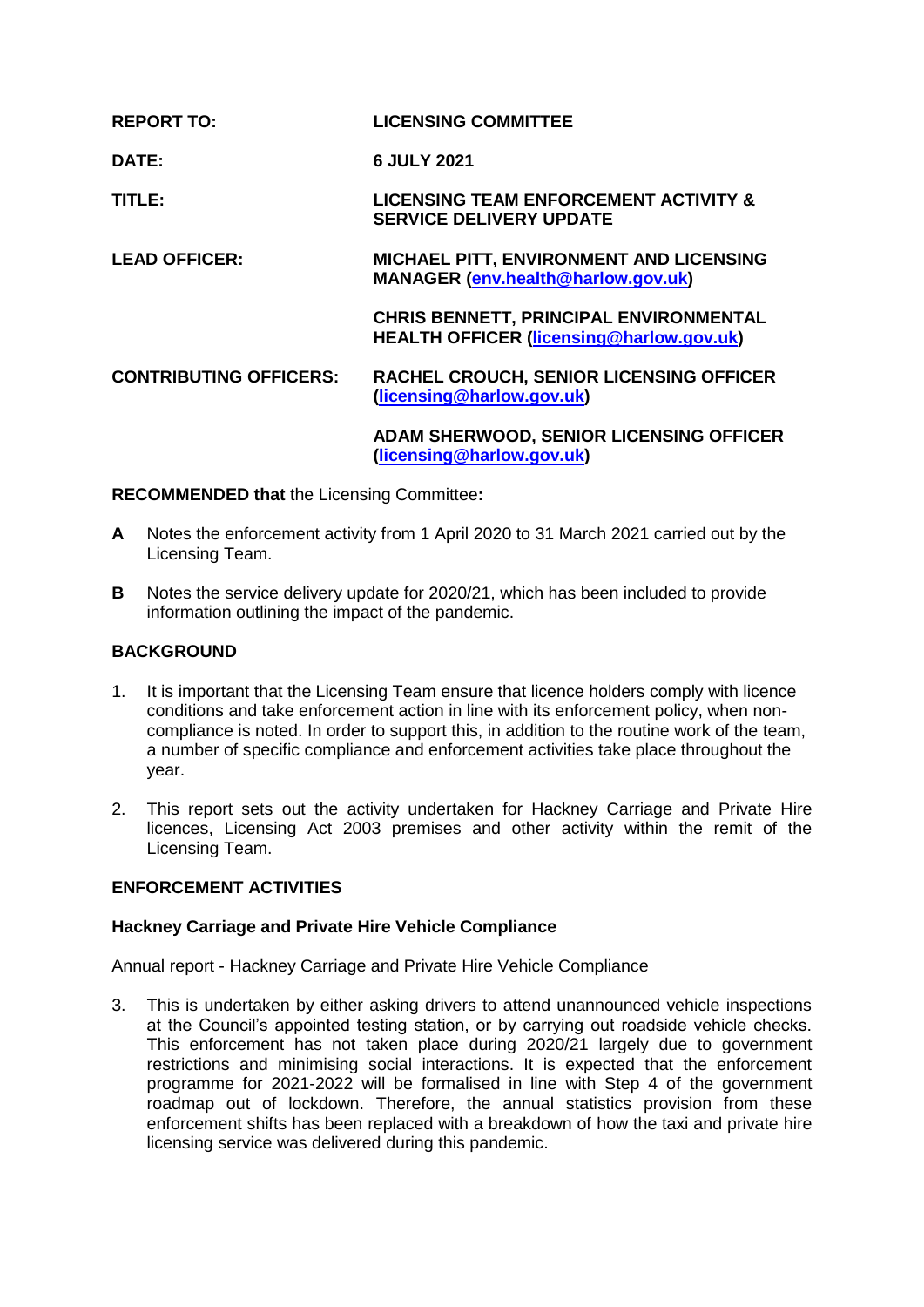### Other Vehicle Matters and Enforcement

- 4. The Council's nominated garage was closed between 3 April 2020 and 1 June 2020. Therefore, from 3 April 2020 to 30 June 2020 the Licensing Team arranged for a vehicle licence to be granted if the vehicle was tested at any VOSA approved garage and able to produce a valid MOT. Any compliance test due whether for the issue of a licence or as a mid-term compliance test was exempt during this short period. The decision to require as normal 12 monthly MOT, though the government gave six month MOT extension for privately used vehicles at that time was made in the interests of safety of the travelling public. Some 16 vehicles took this option to provide an MOT from another garage.
- 5. Throughout the pandemic, the Licensing Team have continued to carry out enforcement of matters such as signage requirements in responding to any reports received or issues noted by members of staff.

Driver, Vehicle and Operator Renewals

- 6. Historically, driver, vehicle and operator licence applicants have attended face to face appointments for the issue of any licence.
- 7. To accommodate the requirement to work from home where practicable, and minimise contact while keeping drivers, vehicles and operators licensed, the Licensing Team have switched as far as is practicable to accepting applications electronically. Service provision has been maintained, ensuring all in-time applications are processed within the renewal timescales.
- 8. A postal service has been put in place for the distribution of the driver badges, vehicle licence plates, window badges, and door stickers. Where necessary a notice of 14 day exemption from displaying and in-date licence/badge/plate has been issued to allow time for the new badges/plate to arrive.
- 9. Hard copy licences historically received by the applicant through the post around one week after the grant of a licence have been replaced by immediate electronic documents issued on determination. Receiving the licence almost instantly can have benefits for the applicant, making it far easier for licence holders to send their licence to other organisations such as their licensed operator or insurance company, who may require to see it.

## Driver Standards

- 10. Emphasis on driver licencing standards has been maintained throughout the pandemic. The requirement to provide a DBS check has not been affected, with officers continuing to assist drivers making DBS applications, albeit remotely. While applications are currently taking longer than pre-pandemic timescales, applicants continue to receive a high level of guidance and service throughout the process. During the last year, signing up to the DBS Update Service with their Enhanced DBS with Barring List Checks has proved to be more beneficial than ever applicants.
- 11. To ensure oversight of driver medical fitness, a Group 2 Medical Certificate has continued to be required throughout. While many medical certificate providers were closed to business to assist the NHS with the pandemic, Harlow Occupational Health Service continued to offer a limited service to licensed drivers, providing a socially distanced medical appointment with appropriate PPE for all persons in attendance. For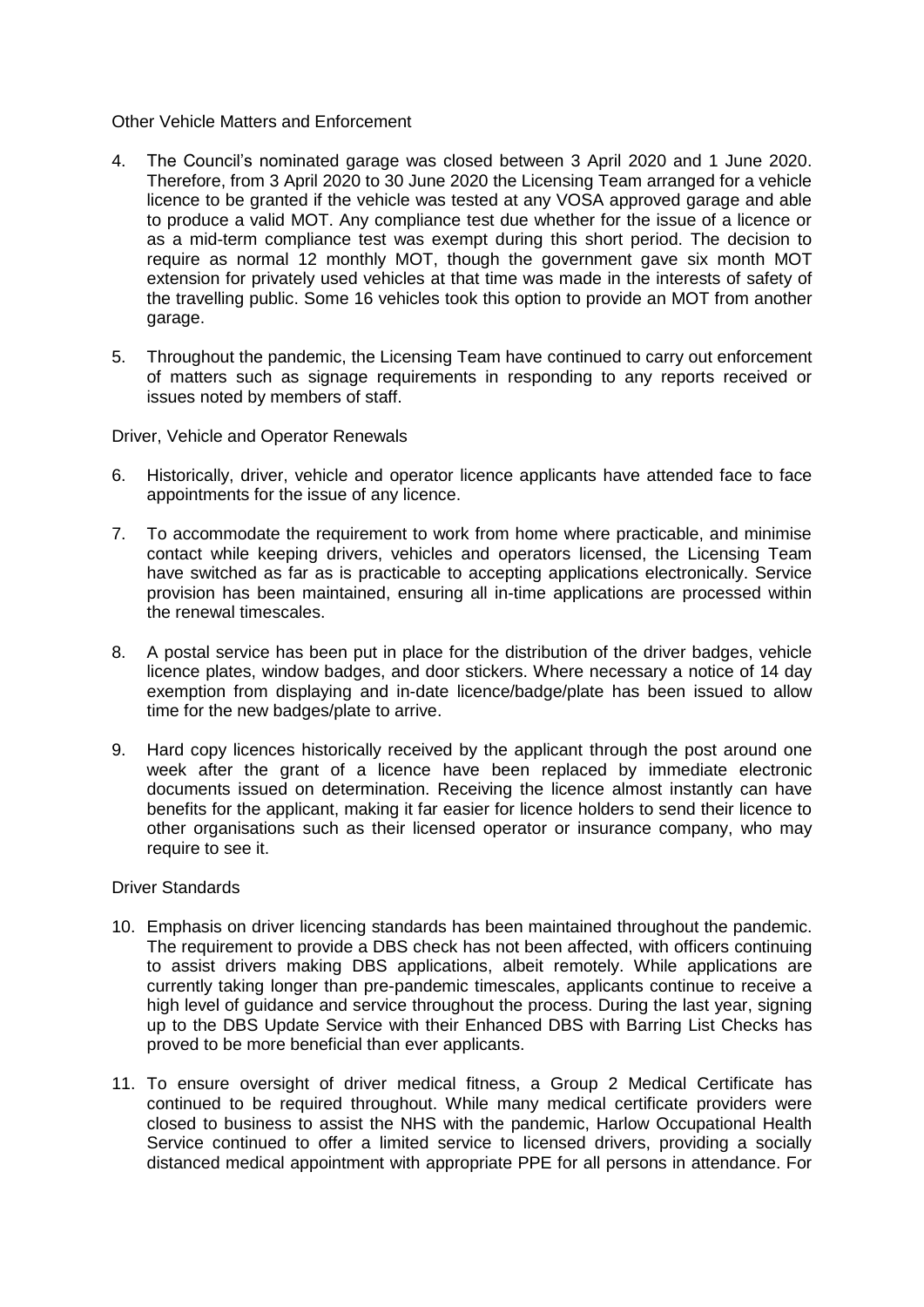any driver not wishing to attend face to face; a temporary one-year medical assessment was also offered over the phone where appropriate.

# Option to Pause a Licence

- 12. Flexibility has been offered to those licence holders not wishing to work during the pandemic or having to shield or isolate to keep themselves or others safe. The Council offered the option to 'pause' a driver, vehicle, or operator licence at the point of renewal rather than requiring licensees to renew a licence that would not be used, or fall out of the licensing system with the potential additional cost of re-joining later as a "new" applicant. Those taking this option have made a declaration that they will renew at a later date or within 28 days at the Licensing Team's request. "Paused" licences are kept under review and drivers may be asked to renew or leave the system once remaining social restrictions can be lifted.
- 13. The benefits to the applicant can include:
	- a) A paused driver licence may renew for the renewal fee of £124, not £240 for a new applicant.
	- b) A paused driver licence removes the additional requirements on a new applicant to sit a knowledge test, or pass a driving test.
	- c) A paused vehicle licence can help to make other financial savings such as temporarily removing the requirement for private or public hire insurance, as well as no extra council vehicle compliance tests and maintenance during the licence period.
	- d) A paused hackney carriage vehicle licence allows for a Euro 4 vehicle to be licensed on renewal when a "new" licence application would trigger the requirement for a Euro 6 compliant vehicle.

## Grant Payments

14. The Licensing Team have liaised with the trades and assisted the Revenues and Benefits Team with the necessary information so that all taxi and private hire drivers could apply for the Additional Restrictions Grant (ARG) from Harlow Council. From 19 March 2021, all licensed drivers were emailed or written to, along with further telephone calls to explain the available funding. Drivers received £1,000 per driver licence held. From 6 May 2021, a further payment of £1,000 per driver licence was made available from the ARG fund for licensed drivers. Drivers who remained on pause and wished to take advantage of the further grant payment were given the option of re-licencing to qualify. Currently 95 per cent of the trade have received the grant funding. This figure will rise slightly as some drivers return from their paused licence. The remaining few have made a decision not to claim for individual reasons.

## Face Coverings

15. On 7 May 2021, the two main private hire operators in Harlow and the Hackney carriage trade received an order placed by the Licensing Team for face coverings. These face coverings were made available to local authorities by the Department for Transport (DfT) free of charge on a first come first served basis to be made available to passengers of taxi and private hire vehicles when they want to travel in a licensed vehicle but not brought a face covering for the journey. A total of 104,000 face coverings were ordered to distribute amongst both trades to assist the public of Harlow to travel safely in a taxi or private hire vehicle.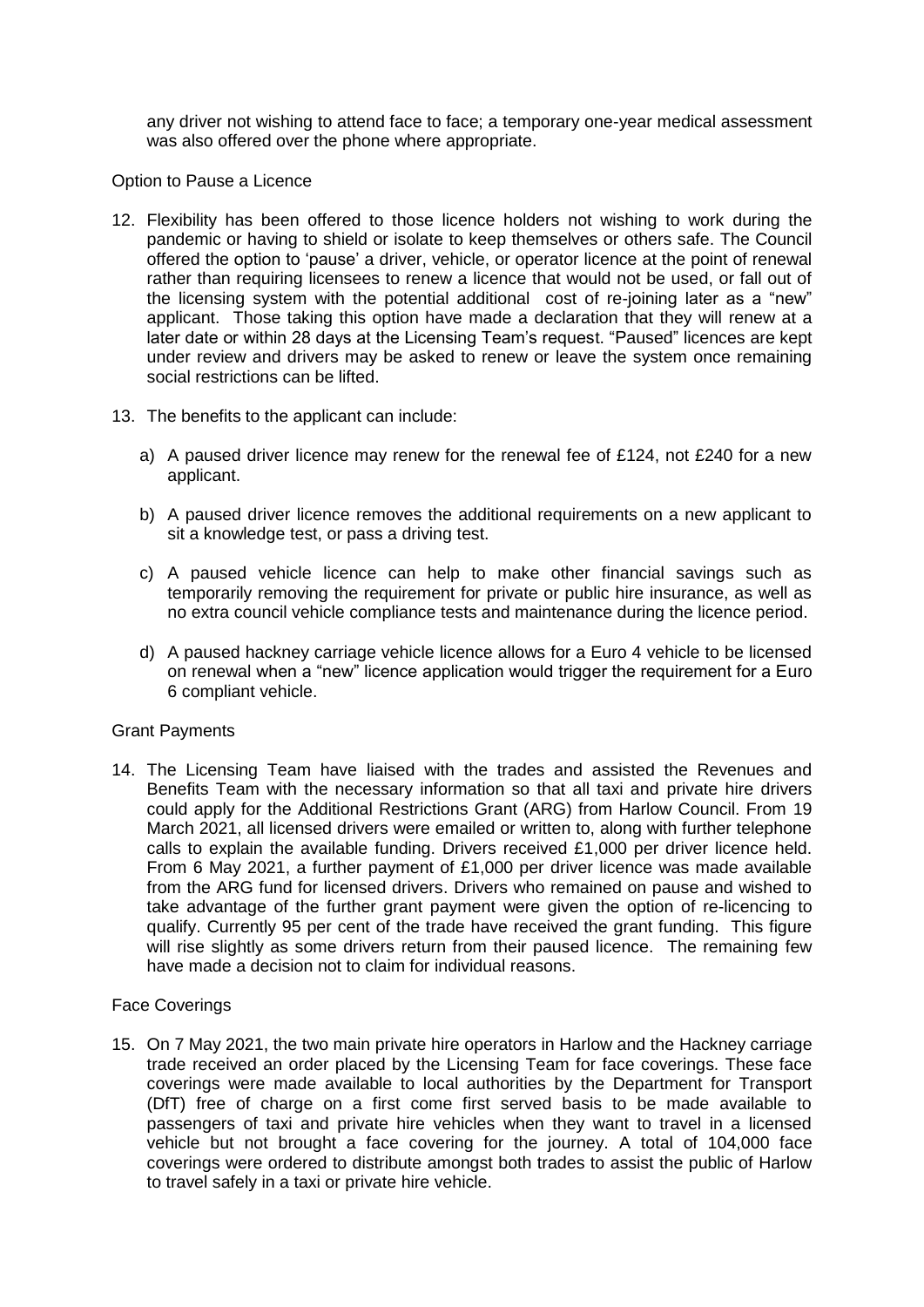## Sustainability of Taxi and Private Hire Licensing

- 16. With all taxi and private hire applications being received electronically there has been a substantial increase in demand for data storage. To address this, the Licensing Team have implemented a document management system (DMS) which links directly into the taxi software in use.
- 17. Funding has also been secured develop online applications for taxi and private hire Licenses, which will reduce manual tasks and thus enable better service. This project has required significant work by the Licensing team supported by ICT colleagues and the system supplier. Work has been progressing during the year and it is expected to be operational before the end of this financial year, subject to and ongoing Council-wide internet capacity upgrade project.
- 18. Complaints and enforcement enquiries relating to drivers have been acted upon as in normal years. These are difficult to categorise and range from a taxi and private hire regulation matter, through a complaint about a driver or operator's behaviour or conduct, perceived unsafe driving, to more serious criminal investigations that involve the police or other enforcement agencies. Such investigations can result in sanctions ranging from a verbal warning, through written warnings which lie on record, to suspension or revocation of licence.
- 19. The Licensing Team continue to progress a number of strands of work with regard to the Department for Transport (DfT) guidance: "Statutory Taxi & Private Hire Vehicle Standards (issued July 2020)". Policy changes in view within the year ahead include six monthly DBS checks; Basic DBS's for vehicle proprietors and Operator's office staff; the NR3 national register of licence refusals and revocations; and further safeguarding training.

# **Licensing Act**

- 20. The Committee will be aware of the reactive and changing nature of the national restrictions during the pandemic; the Council and regulated businesses have had to understand and work to implement successive waves of guidance and legislation.
- 21. On 20 March 2020 the Government advised that all cafes, bars, pubs and restaurants were to close that evening and remain closed. With the exception of takeaway services they remained closed until 4 July 2020 when restrictions were eased. Businesses were under an obligation to ensure they complied with 'COVID-secure' guidance if they wished to re-open.
- 22. From 5 November 2020 the country moved in to a four week lock down that ordered the closure of non-essential businesses including licensed pubs, restaurants and cafes. Restrictions prohibited consumption of food or drink, in or adjacent to a business and with food and non-alcoholic drink sold for take away from a premise up to 10pm.
- 23. From 2 December 2020, new national tier restrictions meant that pubs could only remain open where alcohol was served as part of a table meal presenting new challenges around interpretation. That was particularly for traditional drinks-led (wet) pubs that wanted to remain open with consideration of what was a 'substantial meal' together with how long alcohol could be served with a substantial table meal.
- 24. On 20 December 2020, the "All Tiers Regulations" came into force; the Christmas period was reduced to 1 day for gatherings before all of England then moved to Tier 4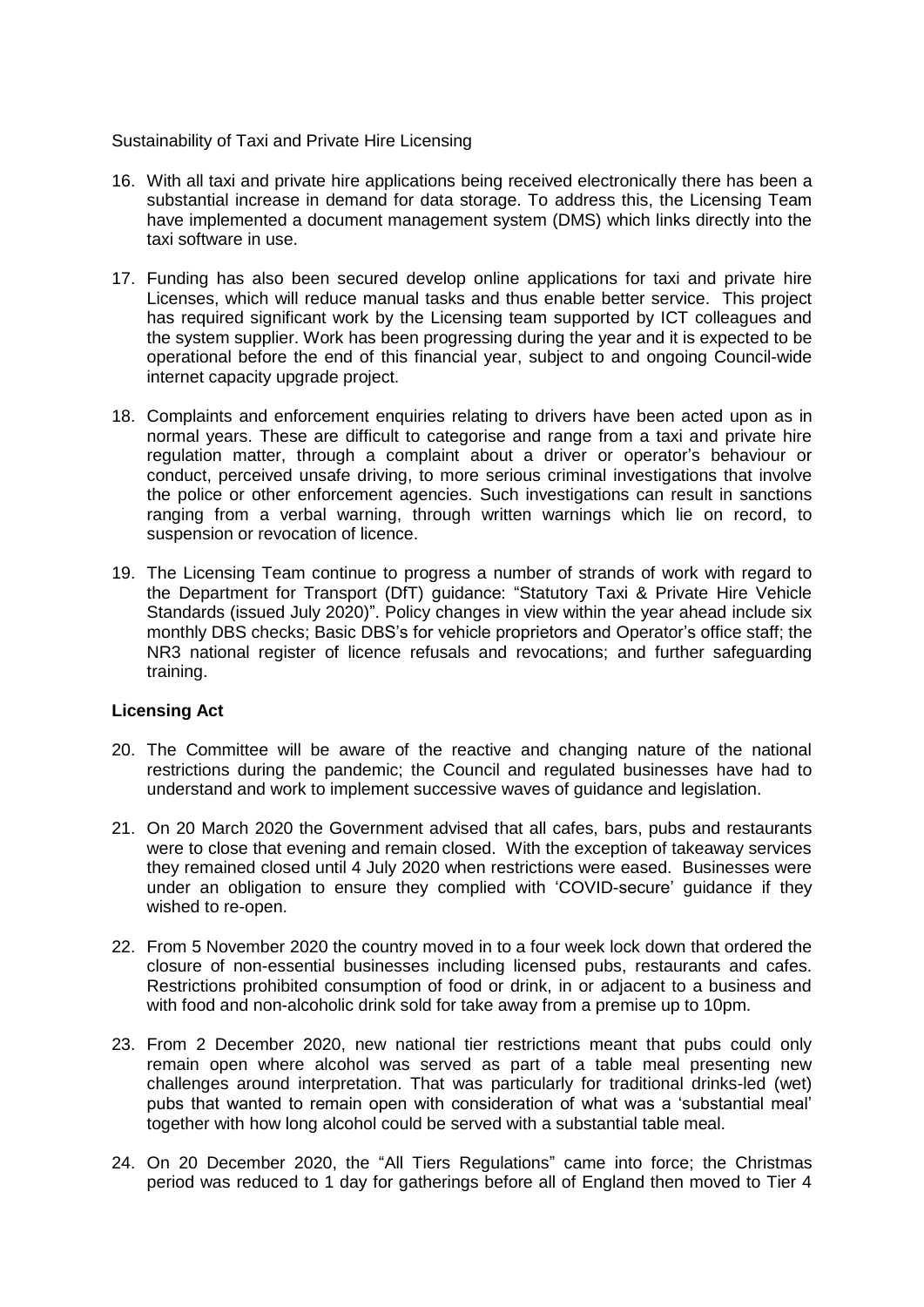on 6 January 2021, with what has been described as the third national lockdown. Hospitality businesses including licensed premises were required to close. Selling food and non-alcoholic drinks for takeaway between the hours of 05:00 and 23:00 is permitted. Alcohol can be provided through pre-ordered delivery by suitably licensed businesses.

- 25. The Coronavirus pandemic is a public health issue. The Licensing Act 2003 s.182 Guidance advises that "Licence holders have a responsibility to ensure the safety of those using their premises, as a part of their duties under the 2003 Act. This concerns the safety of people using the relevant premises rather than public health which is addressed in other legislation."
- 26. Therefore, licensing powers are limited in respect of dealing with alleged or real Coronavirus related failings at licensed premises through the licensing process and action must be taken through COVID specific regulations and Health and Safety powers. The Local Government Association has called on the government to extend licensing powers to take action where premises are not protecting the public during the pandemic.
- 27. All business premises are required to operate in a "COVID-secure" manner by carrying out an appropriate COVID-19 risk assessment, just as they would for other health and safety related hazards. Additional guidance (to that issued by the government) has been provided by the Licensing team to businesses to outline our expectations and how officers will engage with them to support and guide them through their responsibilities, but also take action where necessary where there is non-compliance. Our approach has been to outline expectations with agreed action plans or warnings in the first instance. However, more immediate and escalated action has been required where the public health risk presented is either too high (e.g. the premises has lost control of its clientele and mass non-compliance is occurring) or advice and warnings have not been adhered to. An example case to highlight would be the application for review of the premises licence in respect of The Chequers PH, Old Harlow. The Police have also utilised enforcement powers in respect of the Pink Spice in Commonside Road. [https://www.yourharlow.com/2021/06/01/man-charged-with-allowing-wedding-reception](https://www.yourharlow.com/2021/06/01/man-charged-with-allowing-wedding-reception-at-the-pink-spice-restaurant/)[at-the-pink-spice-restaurant/.](https://www.yourharlow.com/2021/06/01/man-charged-with-allowing-wedding-reception-at-the-pink-spice-restaurant/) Our records indicate that this restaurant ceased trading last November 2020 when a new tenant took control of the premises. The premises is due to start trading in June 2021 as a convenience store and food takeaway.
- 28. In response to the pandemic and changes set out by the new regulations the licensing team have worked closely with colleagues in Environmental Health to respond to complaints, proactively monitor premises, share evidence and utilise COVID specific regulations and Health and Safety powers where necessary to ensure our licensed premises are operating according to requirements and in line with the guidance we have set out. Both teams have maintained ongoing liaison with Essex Police with the aim of ensuring consistent and proportionate enforcement.
- 29. The key challenges since the reopening of the hospitality industry have centred around ensuring social distancing within venues, and ensuring recording and maintenance of customer and visitor details to support the NHS 'Test and Trace' system;

[https://www.gov.uk/guidance/maintaining-records-of-staff-customers-and-visitors-to](https://www.gov.uk/guidance/maintaining-records-of-staff-customers-and-visitors-to-support-nhs-test-and-trace)[support-nhs-test-and-trace](https://www.gov.uk/guidance/maintaining-records-of-staff-customers-and-visitors-to-support-nhs-test-and-trace)

30. Despite the national lockdown, an increased level enquiries and applications are being received by the licensing team for various licences which include Personal Alcohol Licences submitted to allow supervision of licensed premises, changes for premises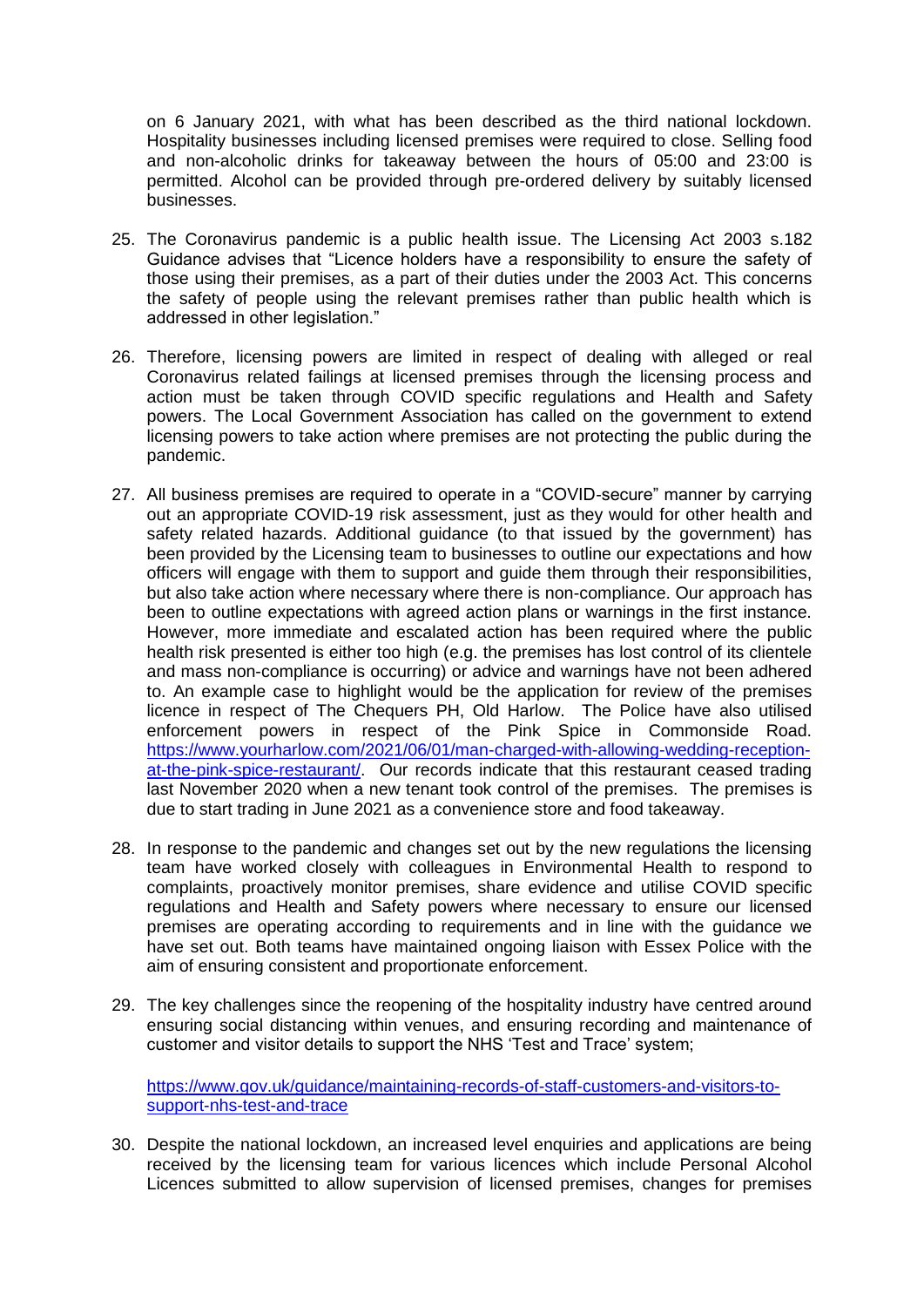supervisors and changes to existing premises licences to accommodate changes business have made as a result of the pandemic and also for newly licensed businesses.

31. More recently, in respect of the Euro Football games we have received a number of TEN's to extend existing premises licences, of which a set of 4 applications were subject to objections, which required the licensing team to act quickly to ensure the authority was able to facilitate the appropriate subcommittee hearing in accordance with regulations. This was the first hearing Harlow has dealt with in respect of contentious TEN applications.

# **Business and Planning Act 2020**

- 32. On 22 July 2020, the Government introduced new legislation to support the economic recovery of businesses selling food and drink as lockdown restrictions were lifted with social distancing guidelines remaining in place.
- 33. The legislation introduced two main changes relevant to licensed premises:
	- a) Pavement Licences a lighter touch regime overlaying the Highways Act powers
	- b) Deregulation for off-sales of alcohol at premises licensed for on-sales.
- 34. Designed to support businesses selling food and drink, such as cafes, pubs and restaurants, a temporary fast-track process was introduced for these businesses to obtain permission (Pavement Licence) from the local council for the placement of furniture such as tables and chairs on the highway outside their premises. This enables premises to maximise their capacity whilst adhering to social distancing guidelines.
- 35. This Act includes temporary measures to place a cap on the application fee of £100 for businesses, enforcement and revocation powers so councils can protect public safety and amenity, and a new 14 day determination period (seven day public consultation and seven days to determine thereafter), ensuring that businesses can obtain licences in a timely and cost effective manner aiding their financial recovery.
- 36. The Licensing team has supported various business and undertaken comprehensive engagement with premises and coordination of partners to support businesses seeking to utilise this legislation to aid their recovery. We have received 13 pavement licence applications. Guidance has been provided to business and can be found at: <https://www.harlow.gov.uk/business/licensing/other-licences/tables-and-chairs-licence>

## **Deregulation of off-sales of alcohol**

- 37. The Act modifies provisions in the Licensing Act 2003 to provide automatic extensions to premises licences that only permit sales of alcohol for consumption on the premises ("on-sales") to allow sales of alcohol for consumption off the premises ("off sales"). It will be a temporary measure to boost the economy, with provisions (in draft awaiting formal extension to the regulations which end September 2021) lasting until the end of September 2022.
- 38. These measures make it possible for licensed premises that have only an on-sales licence to sell alcohol for consumption off the premises. This allows businesses to trade whilst keeping social distancing measures in place inside.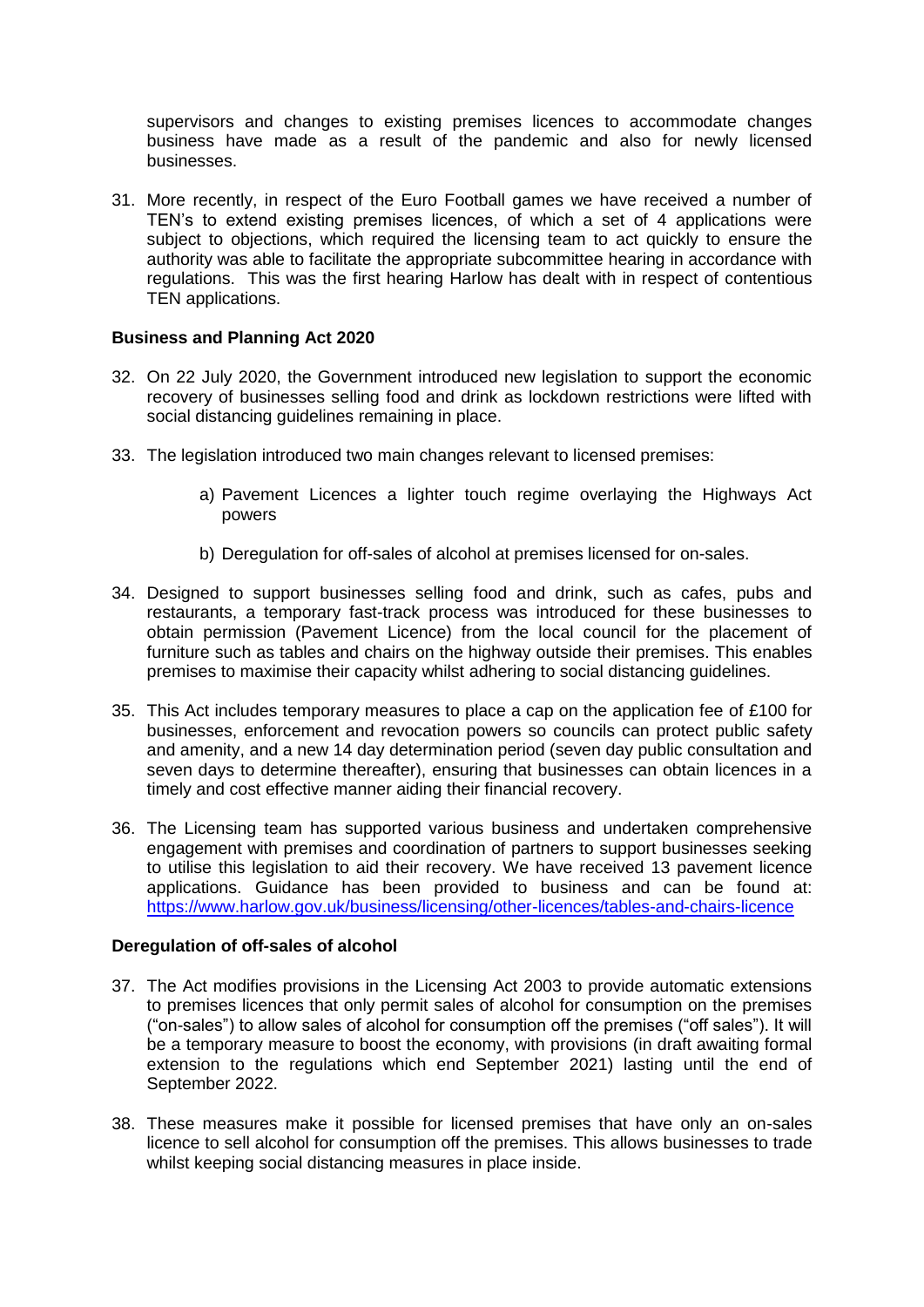- 39. The provisions remove the need for any application to be made; therefore no fee will need to be paid. This delivers savings to businesses, as well as providing them with certainty about how they are able to trade. It will also reduce the burden on local authorities and the police, who will not need to scrutinize any applications for licence variations from the premises affected by these measures. Licensees who have had an application for an off-sales permission refused or had their off-sales permission excluded by variation or at review within the last three years, will be excluded from this licence extension. This is a safeguard to ensure that where it has recently been decided that the licensee should not have the permission, they do not receive it through this legislation.
- 40. The hours in which off-sales of alcohol may be made under the new permission are when the licensed premises are open for on-sales, subject to two limitations. Firstly, every off-sale must be made at a pre-cut off time. The pre-cut off time is any time between when the premises first open for the purposes of selling alcohol for consumption on the premises and 11pm. If on sales terminate earlier than 11pm, that earlier time will also apply to off-sales.
- 41. Secondly, there is also an exception where there is an outdoor area and the times in which the sale of alcohol is permitted differ from the times in which sales for consumption on the premises are permitted. In these circumstances, the new off-sales permission does not apply at the times when the premises licence does not allow sales of alcohol for consumption in the outdoor areas of the premises.
- 42. The provisions will also apply temporary conditions to licences where there is preexisting permission for off-sales. The conditions will set the hours of off sales in the same manner as described above to match those for on-sales, allow off-sales of alcohol in open containers and allow deliveries of alcohol to residential or work buildings. Those conditions will suspend existing conditions that are more restrictive. So, for example, an existing condition that allowed off-sales only in closed containers would be suspended to allow sales in open containers.
- 43. If there were problems of crime and disorder, public nuisance, public safety or the protection of children arising from how the premises operated using the new permission, any responsible authority, including the police or environmental health, could apply for a new off-sales review. The off-sales review process is modelled on the existing summary review process. In the event that an off-sales review is triggered, it will only relate to off-sales authorised by virtue of these provisions, or conditions which have effect by virtue of these provisions: it cannot be used to revoke the existing licence or modify pre-existing licence conditions.
- 44. Compliance checks take several forms including: programmed compliance inspections based on the risk assessment of a business's previous compliance with licence conditions; proactive town-wide evening patrols; and reactive investigations in response to complaints about premises.

| <b>Licensing Act</b>       | 2020-2021 |
|----------------------------|-----------|
| Pro-active inspection      | 12        |
| Post inspection letter     |           |
| <b>Revisits</b>            |           |
| Out of Hours Surveillance  |           |
| number of sessions         |           |
| Out of Hours surveillance  | 245       |
| premises observed in total |           |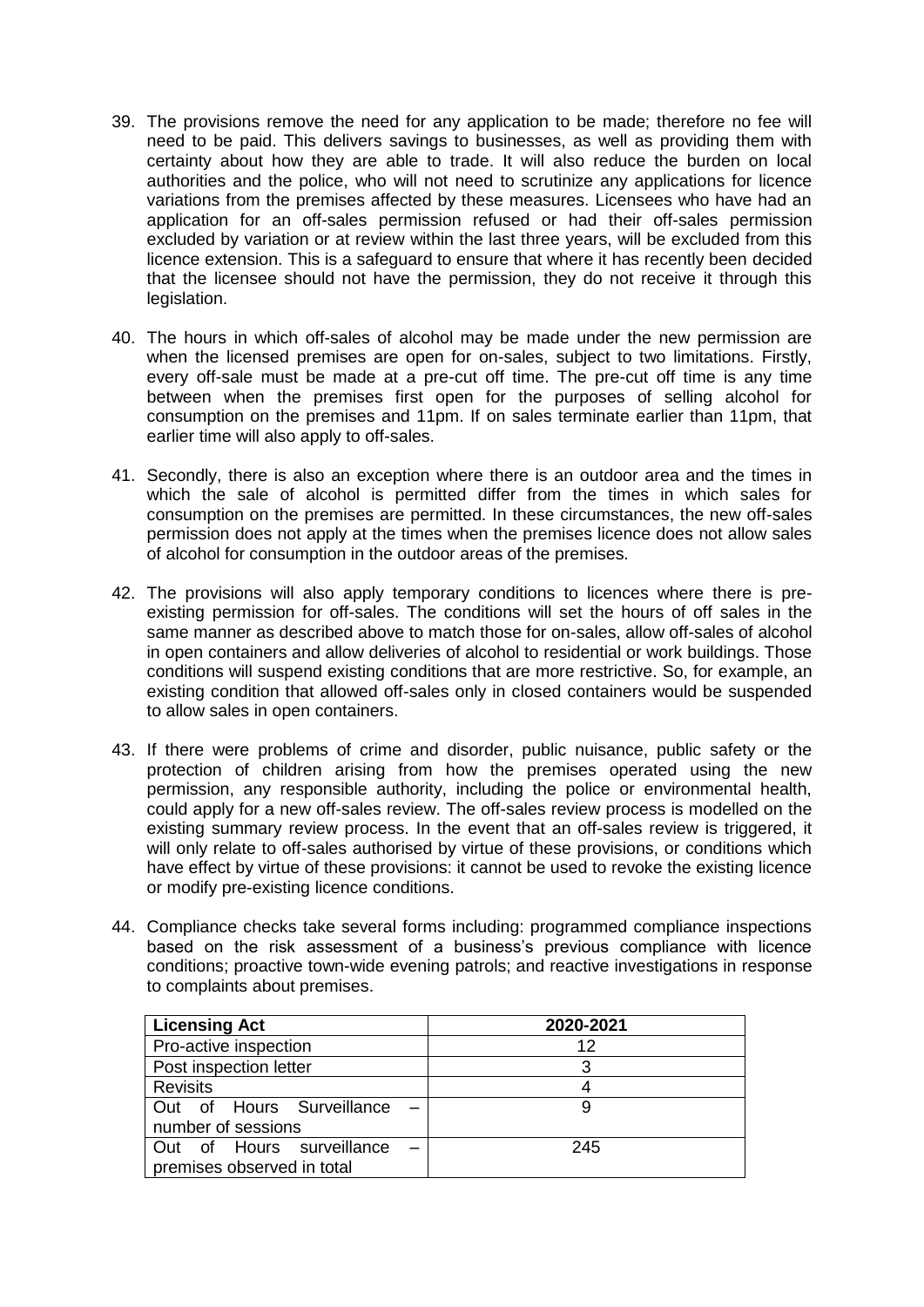| Notice of Suspension of licence for |  |
|-------------------------------------|--|
| non-payment of fees                 |  |
| Licences suspended                  |  |

- 45. Formal enforcement action has only had to be taken against 1 premises by way of application for Review of Premises Licence, with the number of visits evidencing a widespread degree of compliance within the sector.
- 46. Licensed premises provide a key role as an employer, in regeneration, and in attracting people to the District. The efficient processing of applications as well as effective decision making in respect of them, plays an essential role in enabling businesses to thrive and maximise contribution to the economy of the region and sub-region.

## **Scrap Metal Dealers**

47. Working in partnership with Essex Police, officers completed a number of compliance inspections last October. During these visits, records were checked to ensure compliance to licence conditions, relevant enquiries were made and advice given where needed. This partnership work was partly instigated in relation to the increase in car catalytic convertor thefts.

|                     | 2020-2021 |
|---------------------|-----------|
| Routine inspections |           |

## **Gambling Act Premises Licenses**

- 48. The national restrictions introduced in England from 6 January 2021 also required closure of gambling premises including betting shops and amusement arcades.
- 49. The national update from the Gambling Commission relating to the mandatory annual return submitted by licensing authorities has not been published yet to allow details to be shared at this Committee. Harlow completed the submission within the appropriate timescales.

|                                    | 2020-2021 |
|------------------------------------|-----------|
| Betting premises inspections       |           |
| Track betting premises inspections |           |

## **Street Trading**

- 50. New businesses enquiring about opportunities to trade in various locations across the district continues to be a growth area during the pandemic.
- 51. In May 2021 Harlow Council reviewed the criteria for the distribution of discretionary business grants to include Street Traders licensed to operate in Harlow by Harlow Council. The Licensing team have been supporting the Revenues and Benefits team and local traders to ensure that all eligible businesses are given the opportunity to apply for the grant payment.
- 52. As previously reported to Licensing Committee the licensing team has undertaken extensive work to review and combine the existing street trading arrangements. Further to Committee's approval the draft replacement Street Trading Policy has been published for consultation at [https://www.harlow.gov.uk/business/licensing/street](https://www.harlow.gov.uk/business/licensing/street-trading-licence)[trading-licence](https://www.harlow.gov.uk/business/licensing/street-trading-licence) Consultation will remain open until 24 August 2021.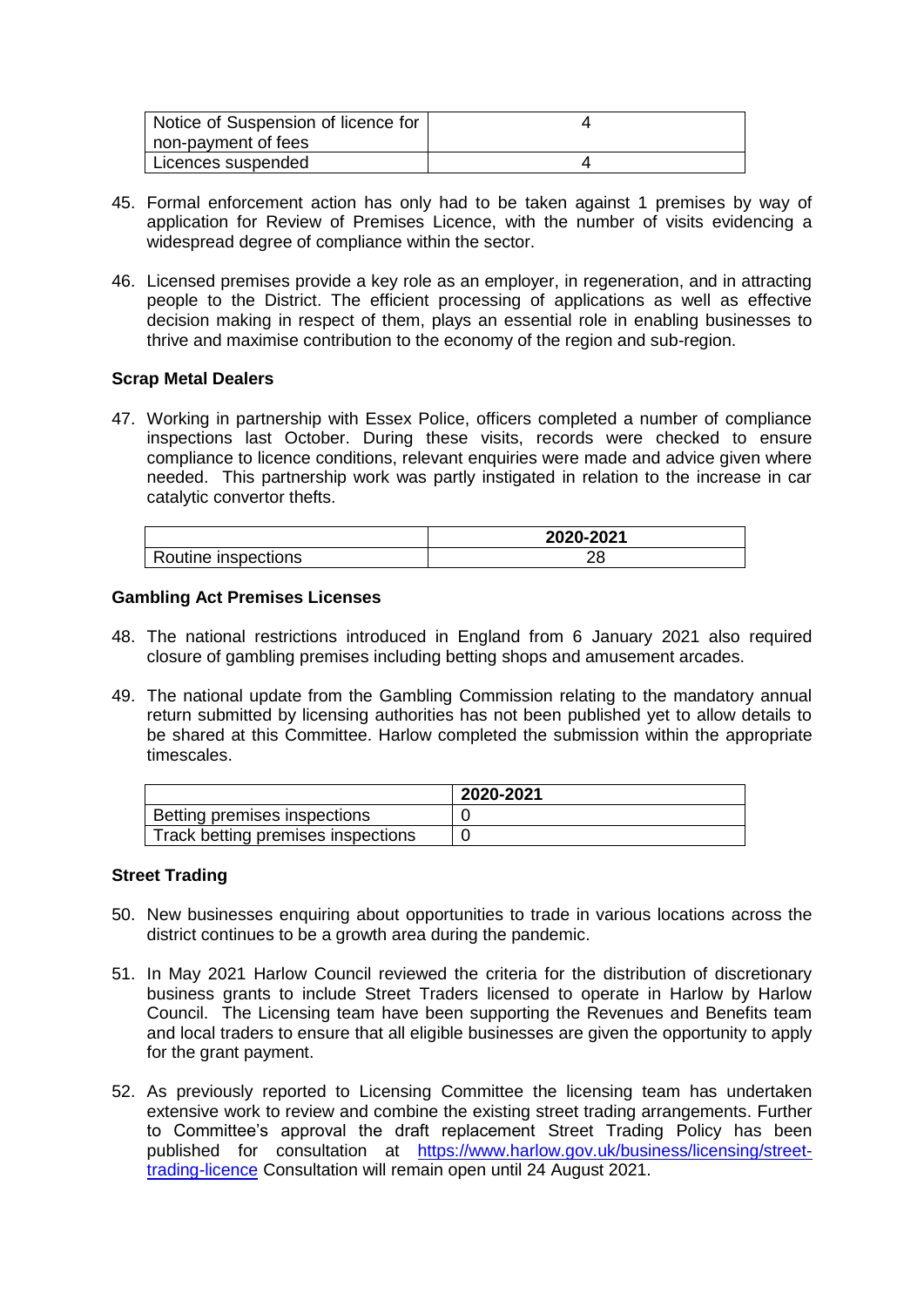# **Appeals**

53. We have received two appeal notifications form the Courts, one against the decision of sub committee hearings for licensed premises and the other (in May 2021) in respect of a decision in respect of a street trading application. Officers are currently working on these cases to support the Council's decisions.

# **Applications processed**

54. In addition to the enforcement action and information provided above the following table contains data on the types and numbers of applications received in 2020/21.

| <b>Licensing Act</b>                   | 2020-2021                              |
|----------------------------------------|----------------------------------------|
| <b>TEN Applications</b>                | 17                                     |
|                                        | (N.B 21 applications have already been |
|                                        | received from 01.04.2021)              |
| <b>Personal Licence Applications</b>   | 59                                     |
| <b>Transfer of Premises Licence</b>    | 15                                     |
| Vary DPS                               | 27                                     |
| Minor Variation - Premises Licence     | 10                                     |
| Notification of Interest               | 3                                      |
| New Premises Licence Applications      | 19                                     |
| <b>Premises Licence Review</b>         | 2                                      |
| Applications                           |                                        |
| Table & Chairs                         | 6                                      |
| Pavement Licence - Business &          | 13                                     |
| <b>Planning Act</b>                    |                                        |
| <b>Street Trading Applications</b>     | 38                                     |
| Gaming                                 | 2                                      |
| <b>Sex Establishment</b>               | 2                                      |
| <b>Scrap Metal</b>                     | 6                                      |
| <b>Small Society New Registrations</b> | 4                                      |
| Charity Collections/House to House     | 24                                     |

# **IMPLICATIONS**

# **Environment and Planning (Includes Sustainability)**

Progressive and proportionate enforcement of licensing requirements helps to create a level playing-field and protects compliant businesses from unfair competition from the less scrupulous.

## **Author: Andrew Bramidge, Head of Environment and Planning**

**Finance (Includes ICT, Properties and Facilities)** Enforcement activity is carried out within approved service budgets. **Author: Simon Freeman, Head of Finance and Deputy to the Chief Executive**

## **Housing**

None specific. **Author: Andrew Murray, Head of Housing**

# **Community Wellbeing (Includes Equalities and Social Inclusion)**

Proactive enforcement and investigation of complaints ensures better compliance with licensing requirements and so helps to protect vulnerable residents from exploitation.